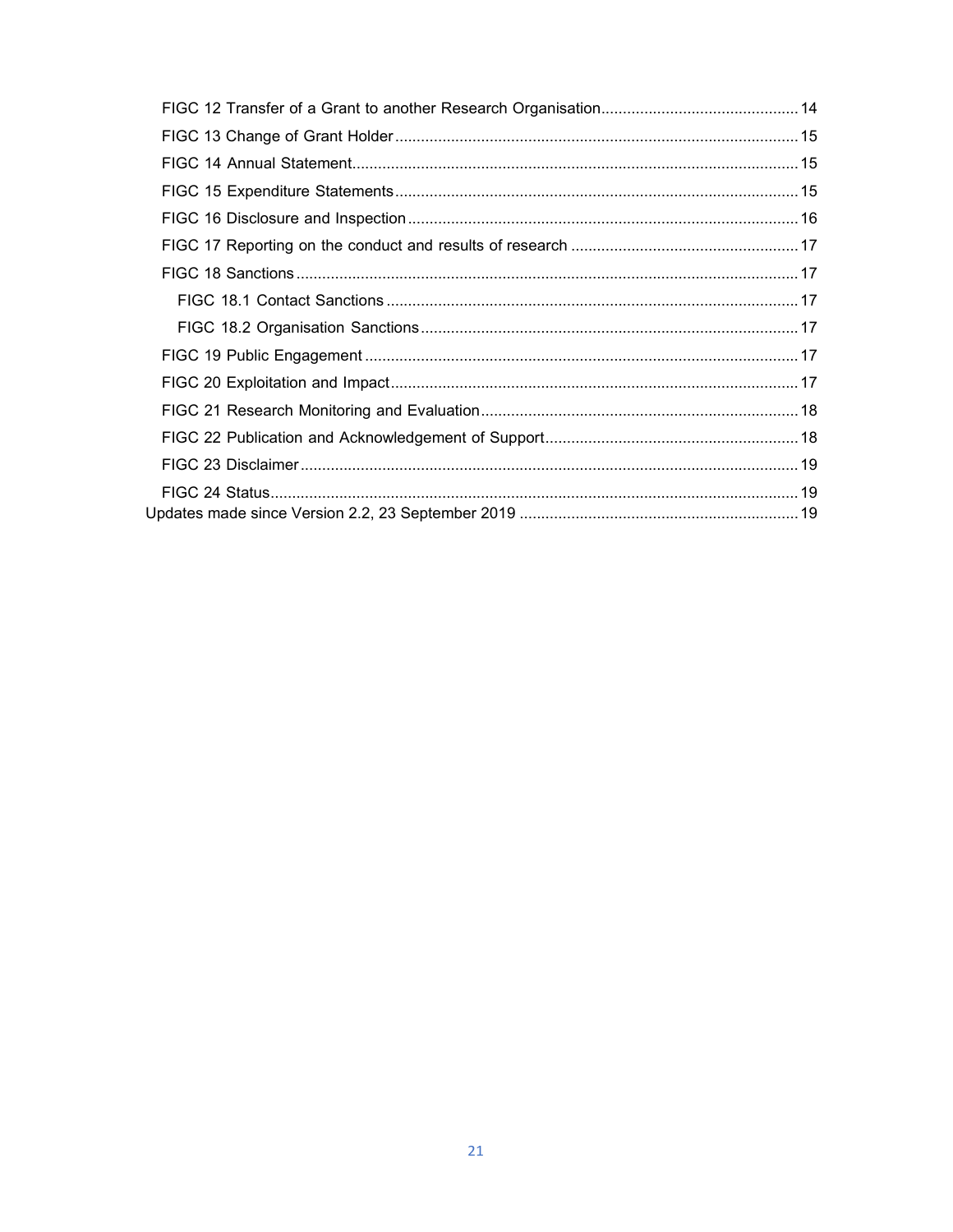# <span id="page-2-0"></span>**Introduction**

## <span id="page-2-1"></span>Terms and Conditions of Faraday Institution fEC Grants

These terms and conditions relate to grants, comprising Research Grants and Fellowships, costed and funded on the basis of full economic costs (fEC), calculated in accordance with the TRAC methodology (universities and other higher education bodies) or by an equivalent methodology by other Research Organisations. Grants awarded by the Faraday Institution are made to Research Organisations on the basis of this single set of core terms and conditions.

The Faraday Institution may add additional conditions to a particular grant to reflect the particular circumstances and requirements or the nature of that particular grant. Acceptance of a grant constitutes acceptance of both the core conditions and any additional conditions.

These conditions also apply to, activities subcontracted by a Research Organisation to Third Parties.

These conditions cannot be waived or varied without the consent of the Faraday Institution. Any request by the grant holder to the Faraday Institution to vary these terms and conditions must be submitted in advance and in writing and will have effect only if approved in writing by someone authorised to do so on behalf of the Faraday Institution.

The Faraday Institution reserves the right to vary these terms and conditions from time to time. The latest version of these Terms and Conditions is available on the Faraday Institution website [www.faraday.ac.uk.](http://www.faraday.ac.uk/)

## <span id="page-2-2"></span>**Definitions**

Faraday Institution: means limited company number 10959095 with charity registration number 1176500.

Grant: support for a proportion of the full economic costs of a project. A Grant may be either a Research Grant or a Fellowship;

Research Grant: a contribution to the costs of a stated research project which has been assessed as suitable for funding through the procedures established by the Faraday Institution.

Fellowship Grant: a grant made through a fellowship competition providing a contribution tothe support of a named individual. It covers the cost of the time dedicated by the fellow to their personal research programme and may or may not include research support costs.

Grant Holder: the person to whom the grant is assigned and who has responsibility for the intellectual leadership of the project and for the overall management of the research. The Grant Holder is either the Principal Investigator (in the case of a Research Grant) or a Research Fellow (in the case of a Fellowship Grant).

Co-Investigator: a person who assists the Grant Holder in the management and leadership of a project.

Research Organisation (RO): the organisation to which the grant is awarded and which takes responsibility for the management of the research project and the accountability of funds provided.

Third Party: any person/organisation to which the grant holding RO passes on any of the grant funds awarded by the Faraday Institution.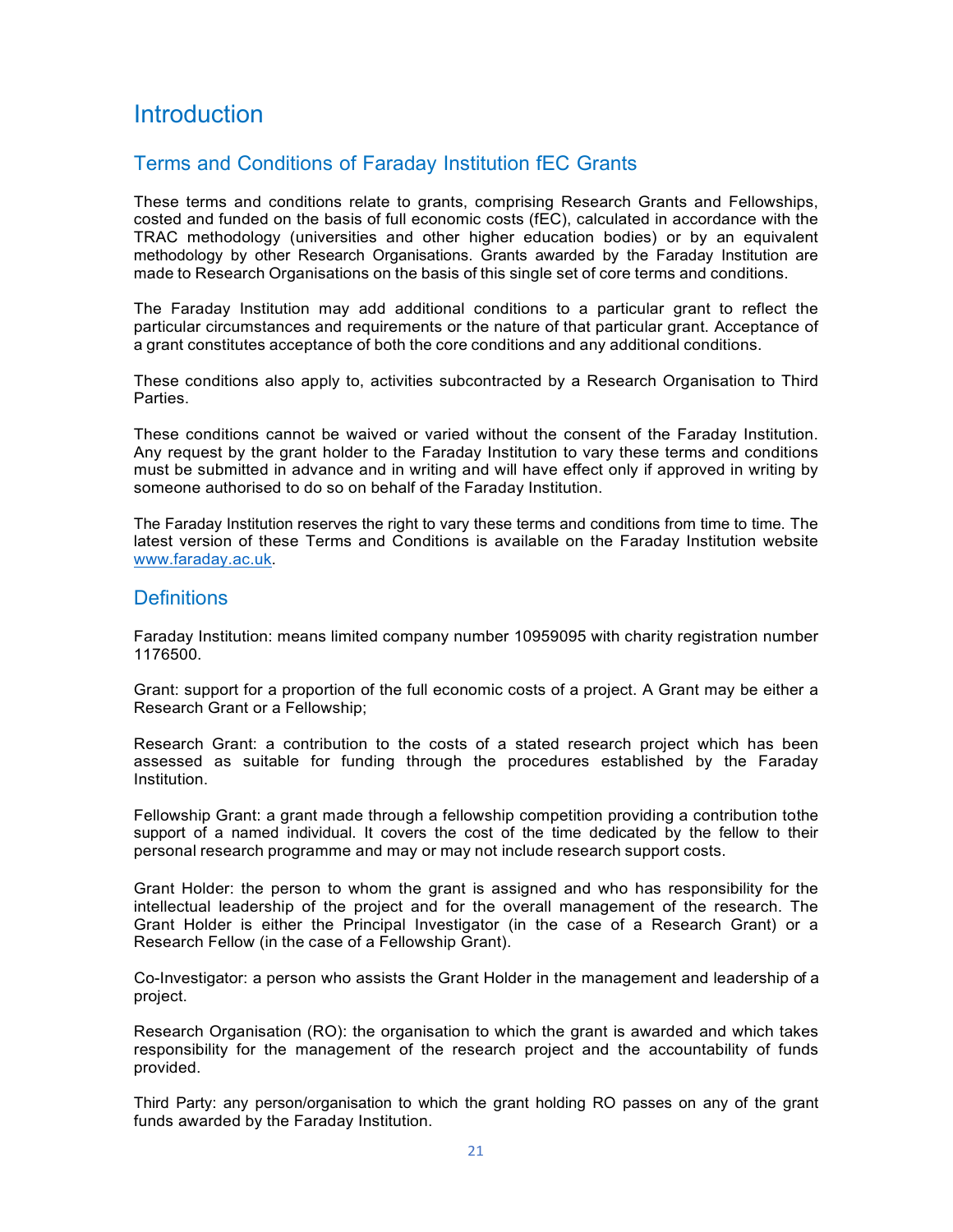Full Economic Costs (fEC): a cost which, if recovered across an organisation's full programme, would recover the total cost (direct, indirect and total overhead) including an adequate recurring investment in the organisation's infrastructure.

Directly Incurred Costs: costs that are explicitly identifiable as arising from the conduct of a project, are charged as the cash value actually spent and are supported by an audit record.

Directly Allocated Costs: the costs of resources used by a project that are shared by other activities. They are charged to projects on the basis of estimates rather than actual costs and do not represent actual costs on a project-by-project basis.

Indirect Costs: non-specific costs charged across all projects based on estimates that are not otherwise included as Directly Allocated Costs. They include the costs of the Research Organisation's administration such as personnel, finance, library and some departmental services.

Exceptions: Directly Incurred Costs that Faraday Institution funds at 100% of fEC subject to actual expenditure incurred, or items that are outside fEC.

Transparent Approach to Costing (TRAC): an agreed methodology used by universities and other higher education bodies for calculating full economic costs.

## <span id="page-3-0"></span>Data Protection Regulations

The Faraday Institution will use information provided on the grant proposal for processing the proposal, the award of any consequential grant, and for the payment, maintenance and review of the grant. This may include:

- Registration of proposals. Operation of grants processing and management information systems.
- Preparation of material for use by referees and peer review panels.
- Administration, investigation and review of grant proposals.
- Sharing proposal information on a strictly confidential basis with other funding organisations to seek contributions to the funding of proposals.
- Statistical analysis in relation to the evaluation of research and the study of trends.
- Policy and strategy studies.

Summary of funded research projects may also be made available on the Faraday Institution's websites and other publicly available databases, including the UKRI's Gateway to Research, and in reports, documents and mailing lists.

The Faraday Institution may contact the Grant Holder concerning funding opportunities or events, or for the purposes of evaluation. In some instances, the Faraday Institution may wishto authorise an affiliate organisation to contact the Grant Holder on its behalf. By agreeing tothese terms and conditions, the Research Organisation consents to this on behalf of the Grant Holder, but if the Grant Holder prefers not to be contacted in this way, he or she should state this to the Faraday Institution.

## <span id="page-3-1"></span>**Confidentiality**

If a Research Organisation considers that any information it provides to the Faraday Institution is either commercial or academic-in-confidence it must clearly mark every copy of all such material accordingly. The Faraday Institution will use its best endeavours to maintain the confidence in such material, subject to complying with its own legal obligations.

Where the Faraday Institution determines that a Research Organisation is holding information on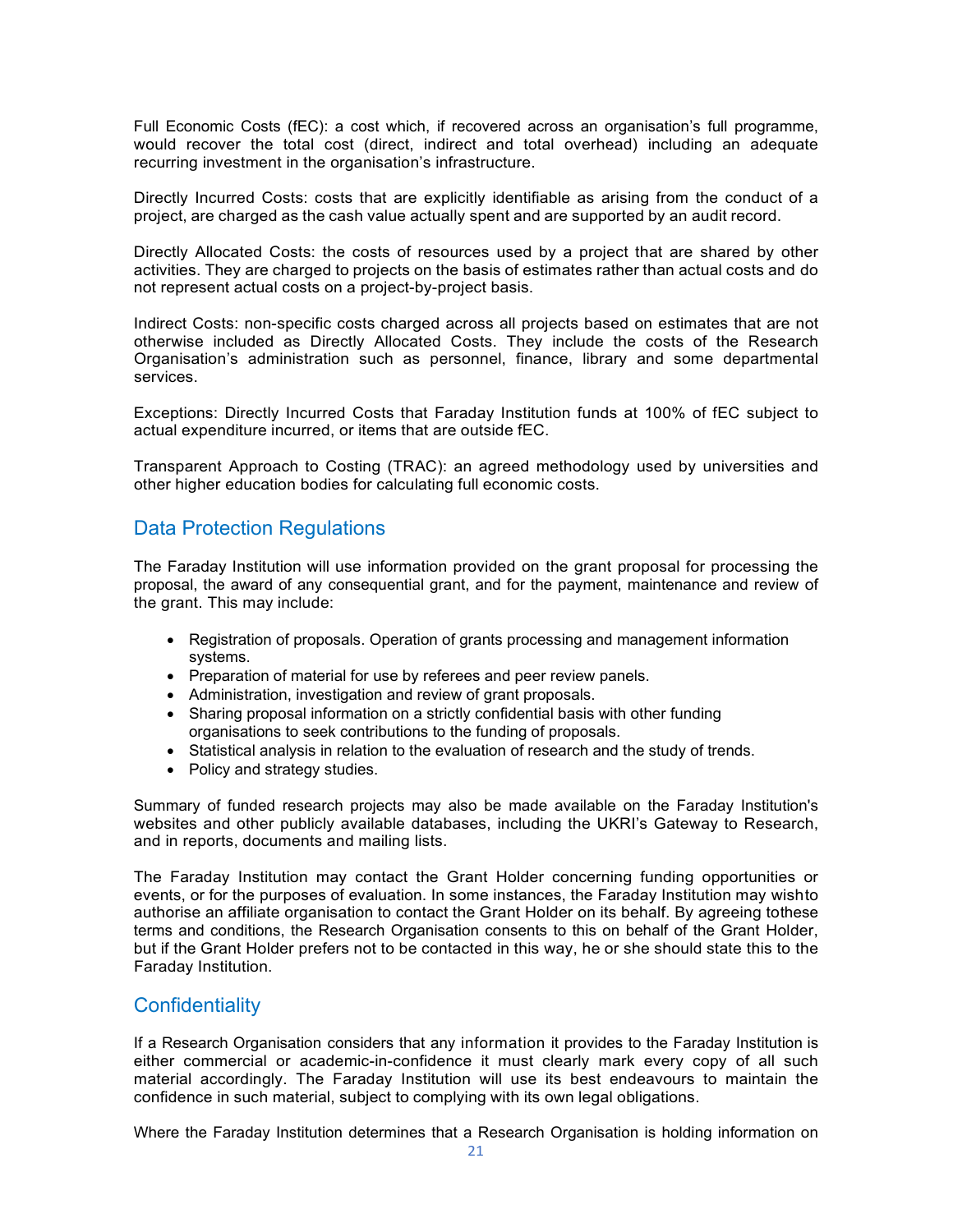its behalf that it requires to comply with any of its legal obligations, (which for the avoidance of doubt will include any obligations arising out of the terms and conditions on which the Faraday Institution itself receives funding) the Research Organisation undertakes to provide access to such information as soon as reasonably practicable on request of the Faraday Institution and in any event within 5 working days.

If a Research Organisation is itself subject to the Freedom Of Information Act (FOIA) and/or the Environmental Information Regulations (EIR); the Faraday Institution accepts no responsibility for any failure to comply by the Research Organisation.

# <span id="page-4-0"></span>Grant Conditions

## <span id="page-4-1"></span>FIGC 1 Accountability & Responsibilities of the Research Organisation

FGC1.1 The Research Organisation is accountable for the conduct of the research, the use of public funds and for ensuring the proper financial management of grants. These obligations apply wherever the research is carried out; either at the Research Organisation or a collaborating organisation or other third party.

FGC1.2 The Research Organisation must ensure that funds are only spent in a way that is consistent with and that advances the purpose and conditions of the grant, as set out in the project proposal approved by the Faraday Institution

FGC1.3 The Research Organisation is responsible for the timely and accurate submission of all expenditure statements and reports required by the grant.

FGC1.4 The Research Organisation shall ensure that it carries out appropriate due diligence on anythird parties used to deliver any part of the work funded by the grant and shall ensure in particular, that activities carried out by such third parties comply with these terms and conditions. The Research Organisation shall provide the Faraday Institution on request withdetails of expenditure of the Grant by any third party. The following UKRI Due Diligence guidance and questionnaire should be followed, regardless of whether any Third Parties used to deliver all, or part, of the Project are based in the United Kingdom or overseas: [www.ukri.org/about-us/policies-standards-and-data/good-research-resource-hub/equitable](http://www.ukri.org/about-us/policies-standards-and-data/good-research-resource-hub/equitable-partnerships/)[partnerships/](http://www.ukri.org/about-us/policies-standards-and-data/good-research-resource-hub/equitable-partnerships/)

FGC1.5 The Research Organisation must undertake appropriate due diligence on their collaborative partner(s) before any collaboration between parties begins, including where changes occur after the Grant Start Date to individuals or organisations involved in the Project or, where any material change occurs in the nature of the collaboration or external factors which might alter the level of risk to the research and its potential usages. Where due diligence checks identify a potential risk, the Research Organisation must ensure that appropriate mitigations are in place to manage that risk before any Grant activity and/or collaboration affected by the risk begins/is continued. Due Diligence must be undertaken in line with UKRI's Principles on Trusted Research and Innovation: [https://www.ukri.org/about-us/policies-standards-and-data/good-research-resource](https://www.ukri.org/about-us/policies-standards-and-data/good-research-resource-hub/trusted-research-and-innovation/)[hub/trusted-research-and-innovation/](https://www.ukri.org/about-us/policies-standards-and-data/good-research-resource-hub/trusted-research-and-innovation/)

FGC1.6 The Research Organisation must ensure that any part of the Full Economic Cost of the project not funded by the Faraday Institution grant is committed to the project before it starts.

FGC1.7 The Research Organisation must ensure that the Grant Holder and co-investigators are made aware of their responsibilities and that they observe the terms and conditions of grants.

FGC1.8 The Research Organisation must ensure that the research supported by the grant complieswith all relevant legislation and Government regulation, including that introduced while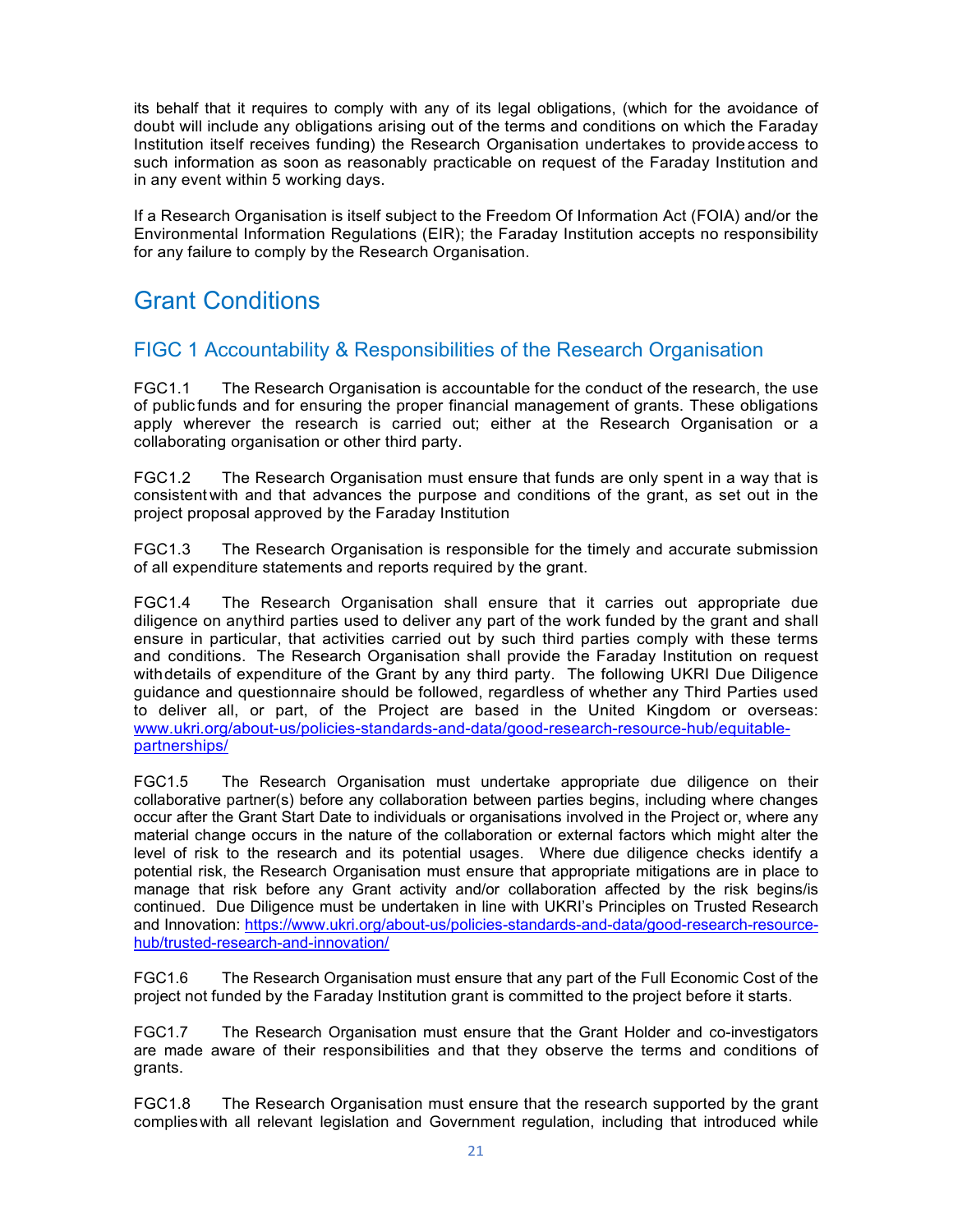work is in progress. This requirement includes approval or licence from any regulatory body that maybe required before the research can commence.

FGC1.9 The Research Organisation is expected to adopt the principles, standards and good practice for the management of research staff set out in the 2008 Concordat to Support the Career Development of Researchers, and subsequent amendments.

FGC1.10 The Research Organisation must create an environment in which research staff are selected and treated on the basis of their merits, abilities and potential. It must ensure that reliable systems and processes are in place so that the principles of the Concordat are embedded into practice within the Research Organisation. It must ensure compliance with all relevant legislation and Government regulation, including any subsequent amendments introduced while work is in progress.

FGC1.11 The Research Organisation must ensure that the Project is carried out in accordance with all applicable ethical, legal and regulatory requirements including but not limited to relevant provisions of the General Data Protection Regulation, the Data Protection Act 2018, the Bribery Act 2010, the Fraud Act 2006, the Equality Act 2010 and the Modern Slavery Act 2015.

FGC1.11.1 The Research Organisation must ensure that the project and any acquisitions made by You are compliant with the National Security and Investment (NSI) Act 2021. Any asset or entities within the scope of the Act, obtained by the Grant funding awarded to You, completed on or after 12 November 2020, including when collaborating with third parties to acquire, sell or develop qualifying entities or assets, must comply with these rules. You may be required to notify the government about an acquisition before you can complete it.

FGC1.11.2 We will immediately suspend the Grant and may require You to repay Grant funding if You are found to be in breach of the National Security and Investment (NSI) Act 2021.

FGC1.12 The Research Organisation is expected to adopt the principles, standards and good practice for public engagement with research set out in the 2010 Concordat for Engaging the Public with Research.

FGC1.13 Unless FGC1.17 applies, the Research Organisation must ensure at all times that the Grant funding awarded to them is compliant with any legislation applicable in the United Kingdom on or after 1 January 2021 that regulates the granting by a public sector body of any advantage which threatens to or actually distorts competition in the United Kingdom and/or any other country or countries ("UK Subsidy Control Framework").

FGC1.14 The Research Organisation must inform the Faraday Institution of any other public funding applied for or awarded against the eligible costs covered by this Grant.

FGC1.15 The Faraday Institution will immediately suspend the Grant and may require the Research Organisation to replay Grant funding if the Research Organisation is found to have received aid that is deemed to be in breach of the UK Subsidy Control Framework.

FGC1.16 No subcontract or other agreement with a Third Party can be made which would constitute a breach of the UK Subsidy Control Framework.

FGC1.17 The EU State Aid regulations will apply to the Grant funding where the Research Organisation has returned the Grant Offer Acceptance document before 1 January 2021 or where the Grant funding will affect trade between Northern Ireland and the EU as envisaged by Article 10 of the Protocol on Ireland/Northern Ireland in the EU Withdrawal Agreement. In such cases, FGC1.18 to FGC1.23 will apply instead of RGC1.13 to RGC1.16.

FGC1.18 Where the Research Organisation has been informed that their use of the Grant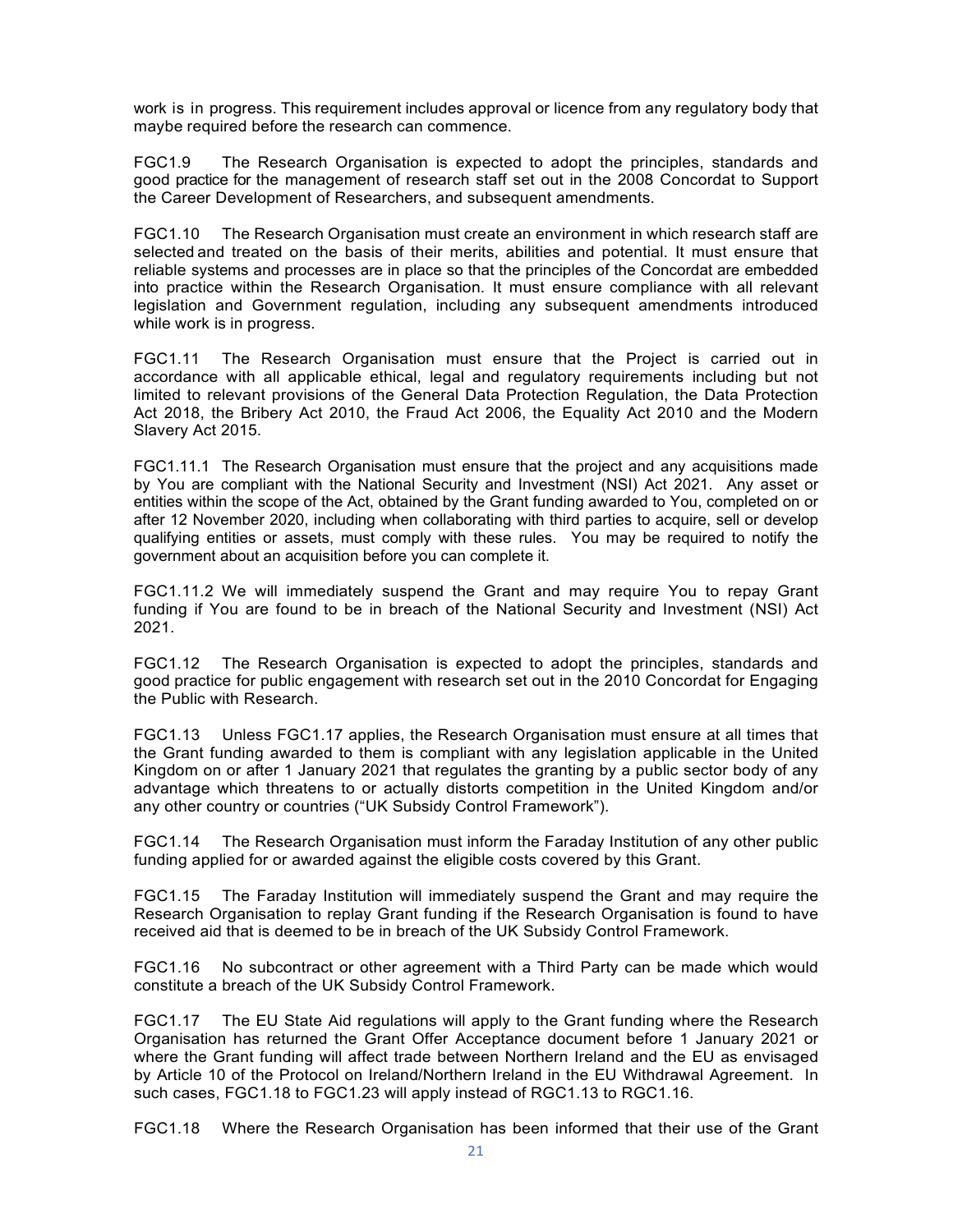counts as either De Minimis or has been awarded through the UKRI Research, Development and Innovation Scheme operating under Commission Regulation (EU) No 651/2014 (the General Block Exemption Regulation (GBER)) and subsequent amendment, the Research Organisation must ensure at all times that they are compliant with the State Aid regulations under which the Grant has been awarded.

FGC1.19 The Research Organisation must inform the Faraday Institution of any other public funding applied for or awarded against the eligible costs covered by this Grant. The Research Organisation is responsible for ensuring that the cumulative total of public funding and aid intensity they are receiving for the Project does not exceed those limits stated under De Minimis or GBER. The Research Organisation must comply with State Aid rules, which are those rules contained in Articles 107 to 109 of Section 2, Title VII, of the Common Rules on Competition, Taxation and Approximation of Laws, Consolidated versions of the Treaty of the Treaty on European Union and the Treaty on the Functioning of the European Union (2008/C 115/01).

FGC1.20 The Faraday Institution will immediately suspend the Grant if the Research Organisation becomes subject to a recovery order that follows on from a previous European Commission decision, which declares any aid the Research Organisation has received as illegal and incompatible with the internal market.

FGC1.21 Where the Research Organisation is required by any order of the European Commission to repay any Grant to the Faraday Institution that is found to be unlawful State Aid, interest will be charged on the amount being reclaimed from the date of payment at the applicable legislated rate.

FGC1.22 No subcontract or other agreement with a Third Party can be made which would constitute a breach of the Research Organisation's obligations under the EU State Aid regulations.

FGC1.23 The Research Organisation acknowledges that they may be required to provide the European Commission with information about the financial assistance given to them by the Faraday Institution and the Research Organisation agrees to provide such assistance as the Faraday Institution shall reasonably request.

FGC1.24 The Research Organisation must notify the Faraday Institution of any changes to their constitution, legal form, membership structure (if applicable) or ownership, including those that might affect their eligibility to hold the Grant, or deliver the Project or any other changes which affect the Research Organisation's ability to comply with the Grant Terms and Conditions.

FGC1.25 The Research Organisation must create an environment in which public engagement is valued, recognised and supported. It must ensure that reliable systems and processes are inplace so that the principles of the Concordat are embedded into practice within the Research Organisation.

FGC1.26 The Research Organisation must appoint any Research Fellow as an employee for the full duration of the grant, unless otherwise agreed by the Faraday Institution management.

FGC1.27 The Research Organisation must integrate the Research Fellow within the research activities of the host department, whilst ensuring that he or she is able to maintain independence and focus on their personal research programme.

FGC1.28 The Research Organisation must notify the Faraday Institution of any change in its status, or that of the Grant Holder, that might affect the eligibility to hold a grant.

FGC1.29 The Research Organisation must ensure that adequate business continuity plans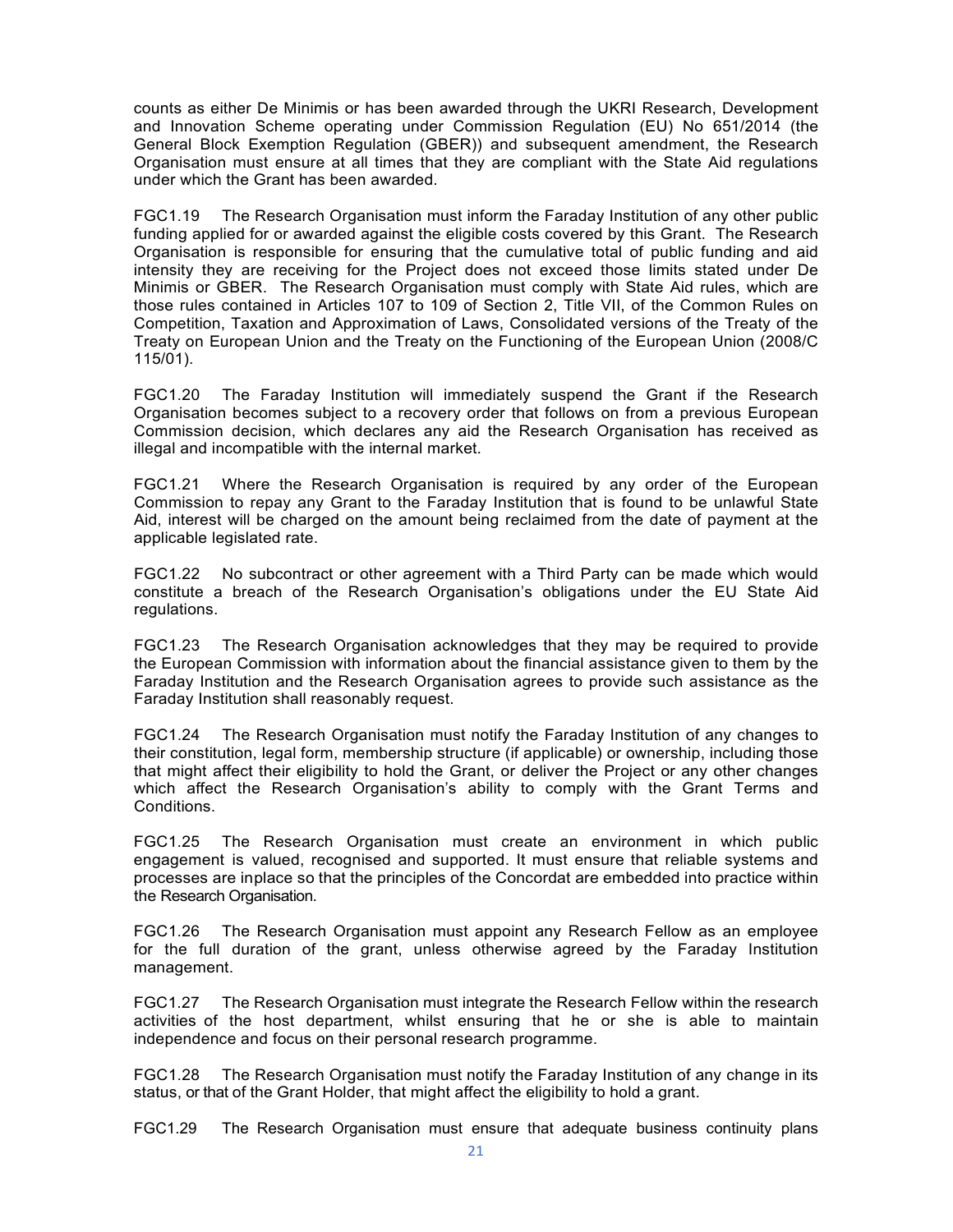are in place to ensure that operational interruptions to the research are minimised.

FGC1.30 The Research Organisation must retain all accounting information relating to the Grant for the current financial year plus the subsequent six years after the submission date of the final expenditure statement.

## <span id="page-7-0"></span>FIGC 2 Research Governance

FGC2.1 It is the responsibility of the Research Organisation to ensure that the research is organised and undertaken within a framework of best practice that recognises the various factors that may influence or impact on a research project. Particular requirements are to ensure that allnecessary permissions are obtained before the research begins, and that there is clarity of role and responsibility among the research team and with any collaborators. The Faraday Institution expects research to be conducted in accordance with the highest standards of research integrity and research methodology.

## <span id="page-7-1"></span>FIGC 2.1 Research Ethics

FGC2.1.1 The Research Organisation is responsible for ensuring that ethical issues relating to the research project are identified and brought to the attention of the relevant approval or regulatory body. Approval to undertake the research must be granted before any work requiring approval begins. Ethical issues should be interpreted broadly and may encompass, among other things, relevant codes of practice, the involvement of human participants, tissue or data in research, the use of animals, research that may result in damage to the environment and the use of sensitive economic, social or personal data.

## <span id="page-7-2"></span>FIGC 2.2 Health and Safety

FGC2.2.1 The Research Organisation is responsible for ensuring that a safe working environment is provided for all individuals associated with a research project. Its approach and policy on health and safety matters must meet all regulatory and legislative requirements and be consistent with best practice recommended by the Health & Safety Executive.

FGC2.2.2 Appropriate care must be taken where researchers are working off-site. The Research Organisation must satisfy itself that all reasonable health and safety factors are addressed.

FGC2.2.3 The Faraday Institution reserves the right to require the Research Organisation to undertake a safety risk assessment in individual cases where health and safety is an issue, and to monitor and audit the actual arrangements made.

## <span id="page-7-3"></span>FIGC 2.3 Misconduct and Conflicts of Interest

FGD2.3.1 The Research Organisation is required to have in place procedures for governing good research practice, and for investigating and reporting unacceptable research conduct, that meet the requirements set out in the Concordat to Support Research Integrity (2019) and the Research Councils' Code of Conduct and Policy on the Governance of Good Research Conduct.

<https://www.ukri.org/publications/ukri-policy-on-the-governance-of-good-research-practice/>

FGC2.3.2 The Research Organisation must ensure that potential conflicts of interest in research are declared and subsequently managed.

FGC2.3.3 Guidance on providing declarations of interest can be found on Research Council websites.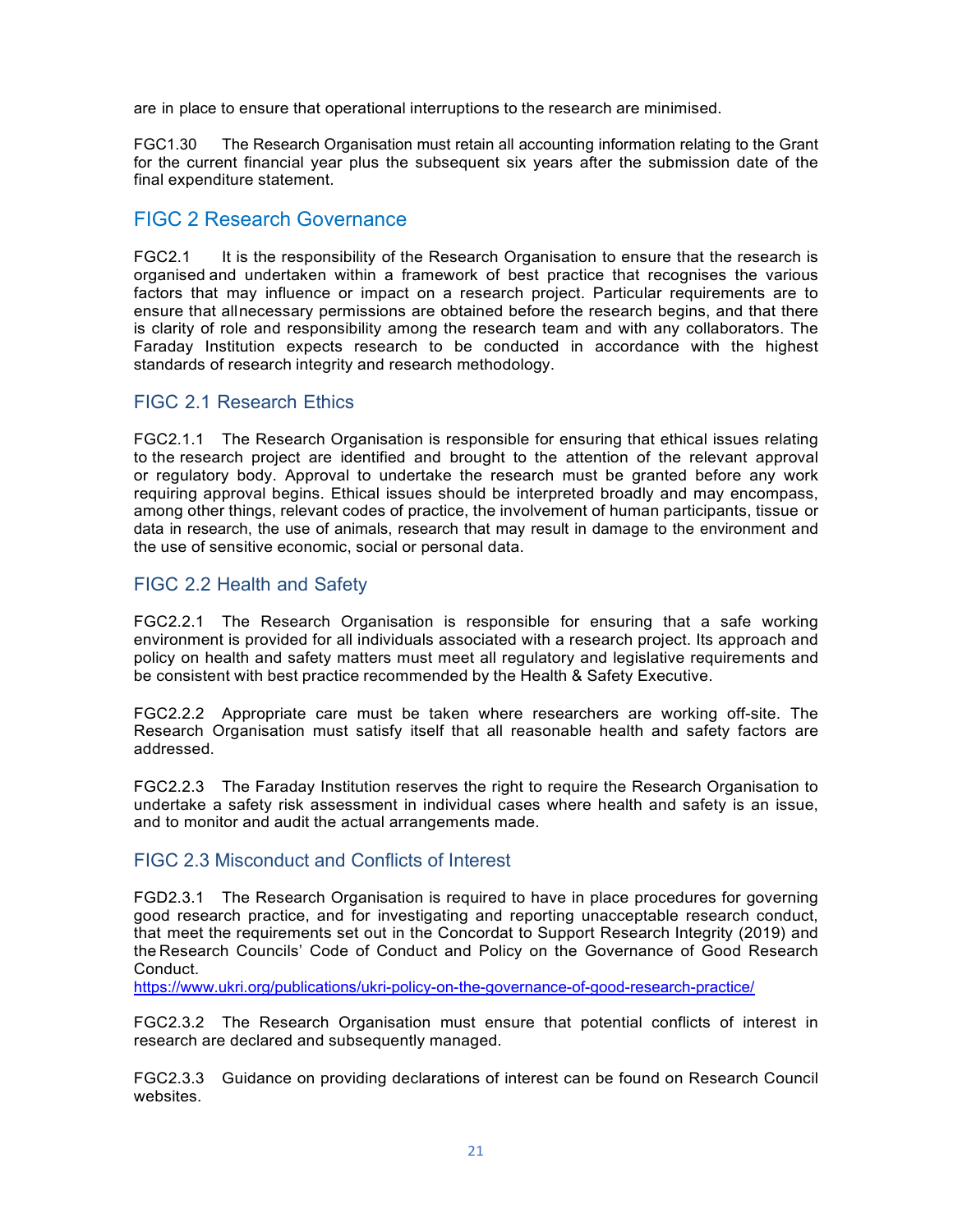## <span id="page-8-0"></span>FIGC 2.4 Bullying and Harassment

FGC2.4.1 You must have clear, well-publicised policies, processes and training in place consistent with good practice as recommended by the Advisory, Conciliation and Arbitration Service's (ACAS) 'Bullying and Harassment in the Workplace: A Guide for Managers and Employers' or equivalent framework. We expect you to take an organisation-wide approach to prevention, including appropriate leadership and management training and dedicated support on bullying and harassment. Where relevant you should take into account guidance and advice set out by:

- 1752 Group, on addressing staff sexual misconduct
- The Office for Students, on handling harassment and sexual misconduct in higher education
- The Office of the Independent Adjudicator for Students in Higher Education, on handling student complains and academic appeals

FGC2.4.2 UKRI's Preventing Harm (Safeguarding) in Research and Innovation policy, [https://www.ukri.org/about-us/policies-standards-and-data/good-research-resource-hub/preventing](https://www.ukri.org/about-us/policies-standards-and-data/good-research-resource-hub/preventing-harm-in-research/)[harm-in-research/](https://www.ukri.org/about-us/policies-standards-and-data/good-research-resource-hub/preventing-harm-in-research/) sets out how UKRI expects to be informed about incidences of bullying and harassment relating to UKRI funded activity and the actions they may take where we identify that Research Organisation do not have robust processes in place. These guidelines cover research that is directly or indirectly (eg through the Faraday Institution) funded by UKRI. The Faraday Institution expects compliance with this policy on its grants and where the policy states that UKRI should be informed, you should also inform the Faraday Institution.

#### <span id="page-8-1"></span>FIGC 2.5 Equality, Diversity and Inclusion

FGC2.5.1 The Research Organisation is expected to ensure that equality, diversity and inclusion is considered and supported at all stages throughout the performance of the Project, and for ensuring that the expectations set out in any Faraday Institution statement of expectations forequality and diversity are met. Your approach to supporting equality, diversity and inclusion is expected to exceed all relevant legal obligations, including but not limited to those of the Equality Act 2010. In addition, we expect that you agree to abide by The Faraday [Institution Equality, Diversity and Inclusion Charter](https://www.faraday.ac.uk/wp-content/uploads/2021/06/FI_EDI_Charter_FINAL_June2021.pdf) https://www.faraday.ac.uk/terms-policies/

#### <span id="page-8-2"></span>FIGC 2.6 Whistleblowing

FGC2.6.1 You must have clear, well-publicised policies and processes in place consistent with good practice recommended by the National Audit Office Assessment Criteria for Whistleblowing policies.

## <span id="page-8-3"></span>FIGC 2.7 Safeguarding

FGC2.7.1 All relevant safeguarding legislation must be adhered to. We particularly draw your attention to child protection legislation and the Modern Slavery Act 2015. You must have sufficient policies and/or processes in place in order to foster Safeguarding.

## <span id="page-8-4"></span>FIGC 3 Use of Funds

FGC3.1 Subject to these conditions, grant funds may be used, without reference to the Faraday Institution, in such a manner as to best carry out the research.

FGC3.2 Grant funds include a provision for inflation based on the GDP Deflators as recognised by EPSRC.

FGC3.3 The value of the grant may be varied by the Faraday Institution during the lifetime of the grant in accordance with the deflators or to take into account any other Government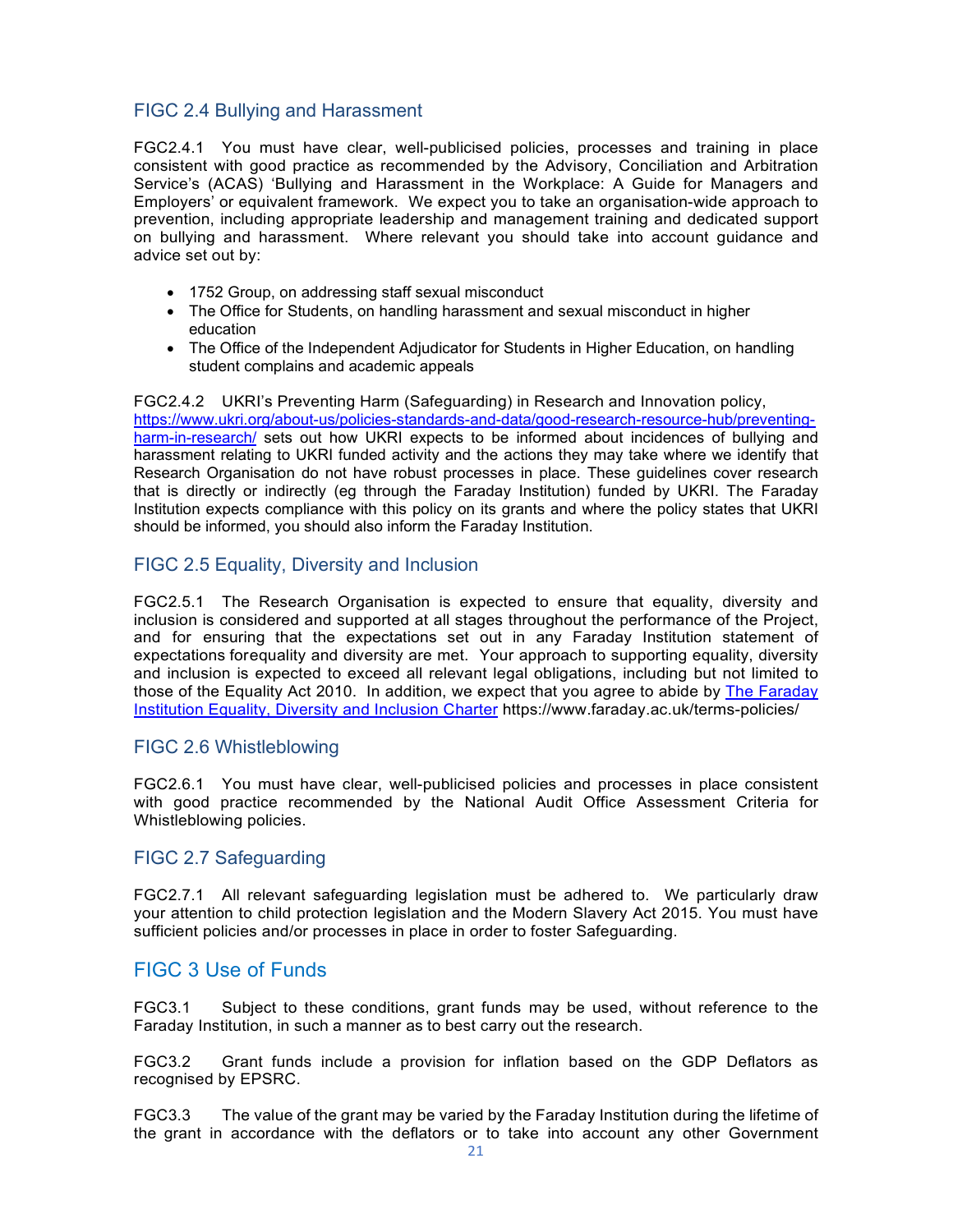decisions affecting the funding available to the Faraday Institution.

FGC3.4 Grant funds are provided for a specific research project. Under no circumstances may Directly Incurred and Exceptions funds be used to meet costs on any other grant or activity.

FGC3.5 Directly Incurred and Exceptions funds cannot be used to meet the costs of an activity that will fall beyond the actual end date of the grant, e.g. when travel falls after the end of the grant, the costs cannot be charged to the grant even if the tickets, etc. can be purchased in advance.

FGC3.6 The Faraday Institution requires funds to be deployed with due consideration to value for money across all activities.

FGC3.7 All travel claims should evidence value for money as the primary consideration. Consequently, these should only include travel by standard class by train and economy class by air for flights. Any exception should be clearly justified and approved within the terms of the RO policy.

FGC3.8 See FIGC 11 Equipment for further information on use of funds for equipment specifically.

## <span id="page-9-0"></span>FIGC 4 Starting Procedures

FGC4.1 The Research Organisation must formally accept the grant by completing and returning theOffer Letter before the Start Date contained in the Offer Letter.

FGC4.2 The grant may lapse if the Offer Letter is not returned by the Start Date. The start of the grantmay precede the Start Date shown in the Offer Letter, but must not be earlier than the date of the Offer Letter itself, or any agreed Interim Start Date.

FGC4.3 Expenditure may be incurred prior to the Start date of the grant and be subsequently charged to the grant, provided that the expenditure does not precede the date of the Offer Letter, or any agreed Interim Start Date.

FGC4.4 The Research Organisation must ensure that all IT systems established for sharing of information across project partners are secure. The security of such systems must be reviewed regularly to minimise the threat of cyber security attacks.

## <span id="page-9-1"></span>FIGC 5 Changes in Research Project

FGC5.1 The Faraday Institution must be consulted in the event of any major change in the proposed research, including failure to gain access to research facilities and services, or to gain ethical committee approval for the research, particularly those which make it unlikely that the objectives of the research can be achieved.

FGC5.2 If appropriate, revised proposals may be required. The Faraday Institution reserves the right to make a new grant in place of the existing grant, or to revise, retain or terminate the existing grant.

FGC5.3 It is the responsibility of the Research Organisation to manage the resources on the grant within the budget, including the staff. However the Faraday Institution should provide prior approval for additional staff. Where a post is not filled or where a member of staff who attracts these costs leaves before the end of the period for which the post was funded and is not replaced, a proportionate reduction should be made in the value of Estates, Indirect Costs and Infrastructure Technicians claimed by the Research Organisation.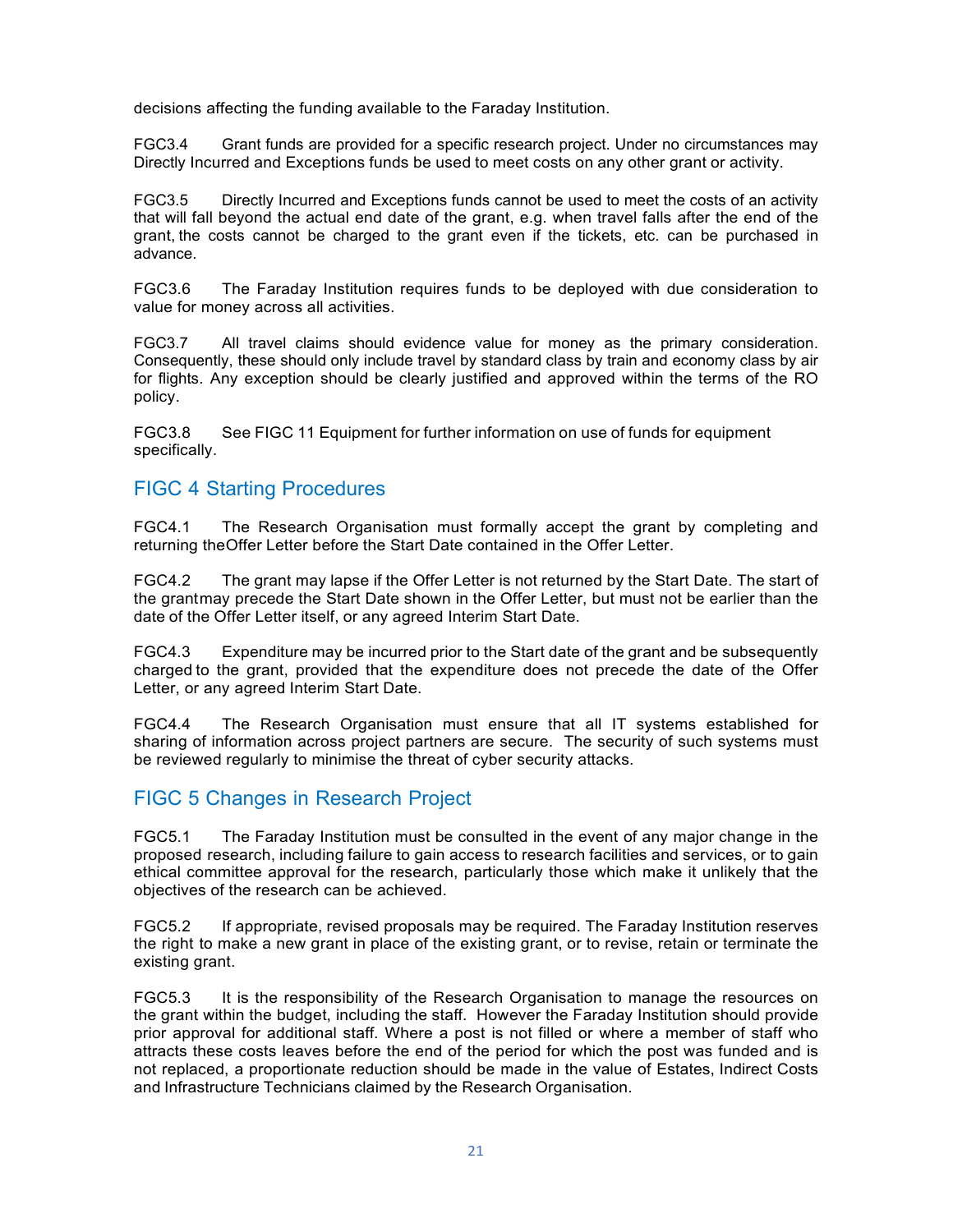## <span id="page-10-0"></span>FIGC 6 Transfer of Funds

FGC6.1 [Transfer](https://www.faraday.ac.uk/wp-content/uploads/2022/04/Policy-for-Transfering-Funds.pdf) of funds between fund headings are permitted as per our Transfer [Between Fund Headings Policy.](https://www.faraday.ac.uk/wp-content/uploads/2022/04/Policy-for-Transfering-Funds.pdf)

FGC6.2 Funds can only be transferred and used to meet the cost of activity or activities that meet the agreed aims and objectives of the project. While approval does not need to be sought from the Faraday Institution for transfer of funds, the Faraday Institution reserves the right to query any expenditure outlined in an Expenditure Statement, which has not been incurred in line with the Grant Terms and Conditions.

## <span id="page-10-1"></span>FIGC 7 Extensions

FGC7.1 For Research Grants: After a research grant has started, the duration may be extended at no additional cost by an overall total of up to 12 months, subject to prior written approval. Extensions will be allowed where they are necessary to enable work to be completed following delays due to:

- breaks or delays in the appointment of staff;
- maternity, paternity, adoption, shared parental or paid sick leave;
- extended jury service; or
- changes from full-time to part-time working.

In the case of other, exceptional, circumstances, the duration may be extended, at the discretion of the Faraday Institution.

FGC7.2 Extensions will be limited to the additional time needed to complete the research. Any request for an extension should therefore state the reasons for the delay and explain how the extra time requested will enable the remaining work to be completed.

FGC7.3 Fellowship Grants: After a fellowship grant has started, the duration may be extended to cover maternity leave, paternity leave, adoption leave, shared parental leave, extended jury service or paid sick leave for a Research Fellow in line with the terms and conditions of the fellow's employment. Otherwise, the conditions for extending Fellowship grants are the same as apply to research grants.

FGC7.4 Requests for extensions should be made in writing to the Faraday Institution once the required duration is known and before the grant ends.

## <span id="page-10-2"></span>FIGC 8 Staff

## <span id="page-10-3"></span>FIGC 8.1 Staff employed from the grant

FGC8.1.1 The Research Organisation must assume full responsibility for staff funded from the grant and, in consequence, accept all duties owed to and responsibilities for these staff, including, without limitation, their terms and conditions of employment and their training and supervision, arising from the employer/employee relationship.

FGC8.1.2 The Research Organisation must provide research staff with a statement, at the outset of their employment, setting out the provisions for career management and development, including personal skills training, and ensure that they have access to appropriate training opportunities.

FGC8.1.3 Provided it is related to the research project on which they are currently working, Research staff and Research Fellows may, during normal working hours, undertake teaching and demonstrating work, including associated training, preparatory, marking and examination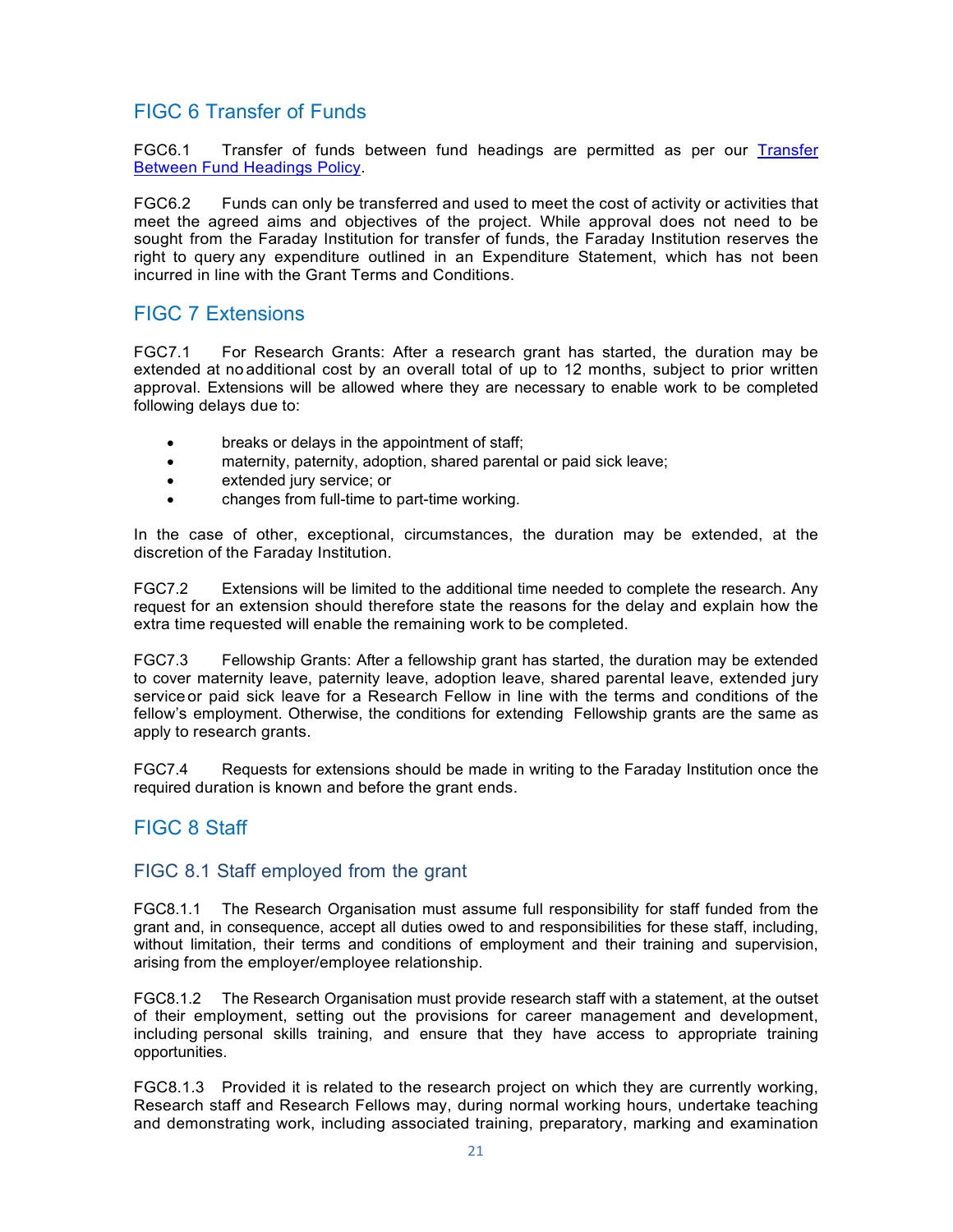duties, for up to an average of 6 hours a week (pro rata for part-time staff) calculated over the period that they are supported on the grant.

FGC8.1.4 Directly incurred staff who are not working 100% FTE on the project should complete timesheets.

<span id="page-11-0"></span>FIGC 8.2 Training requirements for Early Career Researchers on Faraday Institution projects.

FGC8.2.1 PDRA's should have access to a skills budget which provides for 10 days per year allocated to training activities. The Faraday Institution Researcher Professional Development Training Budget document provides guidance on training for Early Career Researchers, development plans and templates for training records. [https://www.faraday.ac.uk/wp-content/uploads/2022/04/The-Faraday-Institution-Training-Budget-](https://www.faraday.ac.uk/wp-content/uploads/2022/04/The-Faraday-Institution-Training-Budget-April-2022-Master-1.pdf)[April-2022-Master-1.pdf.](https://www.faraday.ac.uk/wp-content/uploads/2022/04/The-Faraday-Institution-Training-Budget-April-2022-Master-1.pdf) The template for career development plans mentioned in the document can be found here: [https://www.faraday.ac.uk/wp-content/uploads/2022/04/career-development](https://www.faraday.ac.uk/wp-content/uploads/2022/04/career-development-plans-22.docx)[plans-22.docx](https://www.faraday.ac.uk/wp-content/uploads/2022/04/career-development-plans-22.docx)

FGC8.2.2 All PhDs and PDRAs ("Early Career Researchers") must be assigned a supervisor, who will work with them on a skills assessment (to identify gaps); together they will develop a training plan for the Early Career Researcher.

8.2.3 Early Career Researchers should have access to a mentor. A mentor is a more experienced member of staff, not their line manager, who is willing to support the mentee in their career and to discuss issues away from the working environment.

8.2.4 Each research project must identify a Training Champion, who is mandated to promote training opportunities, facilitate dissemination, and provide feedback regarding training needs and opportunities.

## <span id="page-11-1"></span>FIGC 9 Maternity, Paternity, Adoption and Parental Leave

FGC9.1 The Research Organisation will be compensated at the end of the grant to cover any additional net costs of paid parental leave (i.e. maternity, paternity and adoption leave) for staff within the Directly Incurred and Exceptions fund headings (excluding the principal and coinvestigators, unless they are also research fellows or research assistants funded by the grant) if they fulfil the relevant qualifying conditions of the employing Research Organisation. The net cost is the amount paid to the individual less the amount theResearch Organisation can recover for Statutory Maternity Pay and Statutory Adoption Payfrom HMRC.

FGC9.3 Grant funds, within the announced cash limit, may be used to meet the costs of making a substitute appointment and/or extending the grant to cover a period of parental leave for staff within the directly incurred and exceptions fund headings (excluding the principal and co- investigators, unless they are also research fellows or research assistants funded by the grant). The duration of a grant will be extended only if the period can be accommodated within the maximum period allowed for extensions. Directly Allocated and Indirect funds will not be increased as a result of such extensions.

FGC9.4 Research Grants: Research Grant funds may be used to meet the costs of paid parental leave only to the extent that it is taken during the original period of the grant. The Research Organisation will be responsible for any liability for parental leave pay for staff supported by the grant outside the original period of the grant. If, for example, the original end date of a grant falls while a member of research staff is part-way through their maternity leave, the Research Organisation will be responsible for that part of the maternity leave which is taken after the original end date.

FGC9.5 Fellowship Grants: Fellows are entitled to take parental leave in accordance with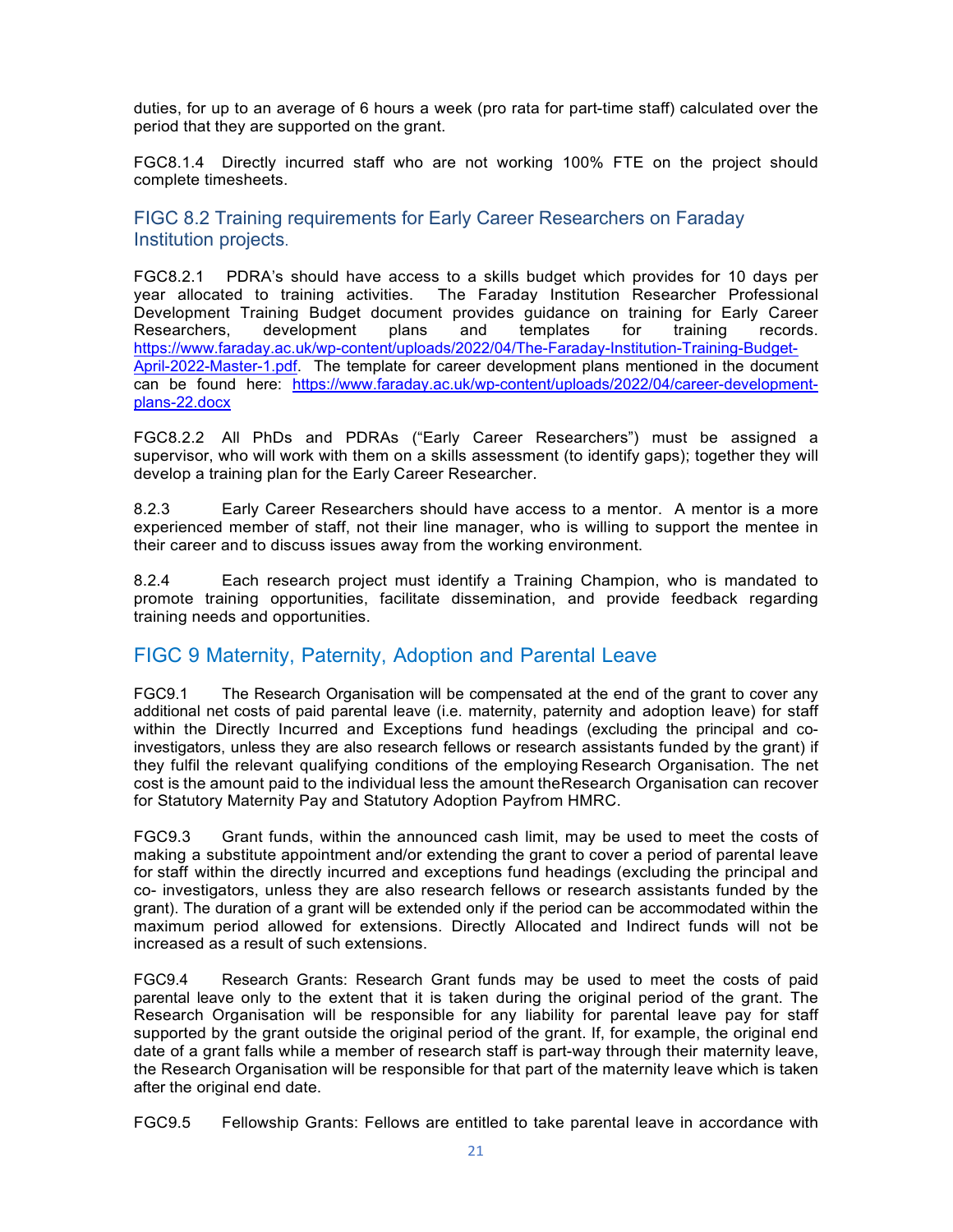the terms and conditions of the fellow's employment. If requested, consideration will be given to allowing a fellowship grant to be placed in abeyance during the absence of the Research Fellow for parental leave, and the period of the fellowship extended by the period of leave. Consideration will be given to requests to continue the fellowship on a flexible or part-time basis to allow theResearch Fellow to meet caring responsibilities.

## <span id="page-12-0"></span>FIGC 10 Sick Leave

FGC10.1 The Research Organisation will be compensated at the end of the grant to cover any additional net costs, that cannot be met within the cash limit, of paid sick leave for staff within the Directly Incurred and Exceptions fund headings (excluding the principal and co-investigators, unlessthey are also Research Fellows or Research Assistants funded by the grant) who fulfil the qualifying conditions of the Research Organisation. The net cost is the amount paid to the individual less the amount the Research Organisation can recover from HMRC.

FGC10.2 Sick pay is payable by the Faraday Institution only for directly incurred staff that are fundedfor 100% of their contracted time on the grant (apart from staff acting as principal or co- investigators unless they are also research fellows or research assistants funded by the grant).

FGC10.3 Grant funds, within the announced cash limit, may be used to meet the approved costs of making a substitute appointment and/or extending the grant to cover a period of sick leave forstaff within the directly incurred and exceptions fund headings (excluding the principal and co- investigators, unless they are also research fellows or research assistants funded by the grant). The duration of a grant will be extended only if the period can be accommodated within the maximum period allowed for extensions. Directly Allocated and Indirect funds will not be increased as a result of such extensions.

FGC10.4 Research Grants: Research Grant funds may be used to meet the costs of paid sick leave only to the extent that it is taken during the original period of the grant. The Research Organisation will be responsible for any liability for sick leave pay for staff supported by the grant outside the original period of the grant.

FGC10.5 Where there is a continuous period of sick leave in excess of 3 months, the Research Organisation may apply to the Faraday Institution to discuss the possibility of a substitute appointment to safeguard progress on the project. Where a Research Assistant has been onsick leave in excess of 3 months the Research Organisation must comply with all their obligations to consider reasonable adjustments before making a substitute appointment. Where a Research Assistant has been on sick leave for an aggregate (not necessarily continuous) period in excess of 3 months, where this is due to a single condition or a series of related conditions, the Research Organisation may request an extension to the duration of the project.

FGC10.6 Fellowship Grants: Fellows are entitled to take sick leave in accordance with the Research Organisation's terms and conditions. If requested, consideration will be given to allowing a fellowship grant to be placed in abeyance during the absence of the Research Fellow due tosick leave, and the period of the fellowship extended by the period of sick leave. The additional salary costs for the fellow (pro rata to their percentage FTE on the fellowship) should be claimed, as necessary, at the end of the extended period.

## <span id="page-12-1"></span>FIGC 11 Equipment

## <span id="page-12-2"></span>FIGC 11.1 Procurement of Equipment

FGC11.1.1 The procurement of equipment, consumables and services, including maintenance, must comply with all relevant national and EU legislation (for so long as the Research Organisation is subject to that legislation) and the Research Organisation's own financial policy and procedures. Accepted procurement best practice in the higher education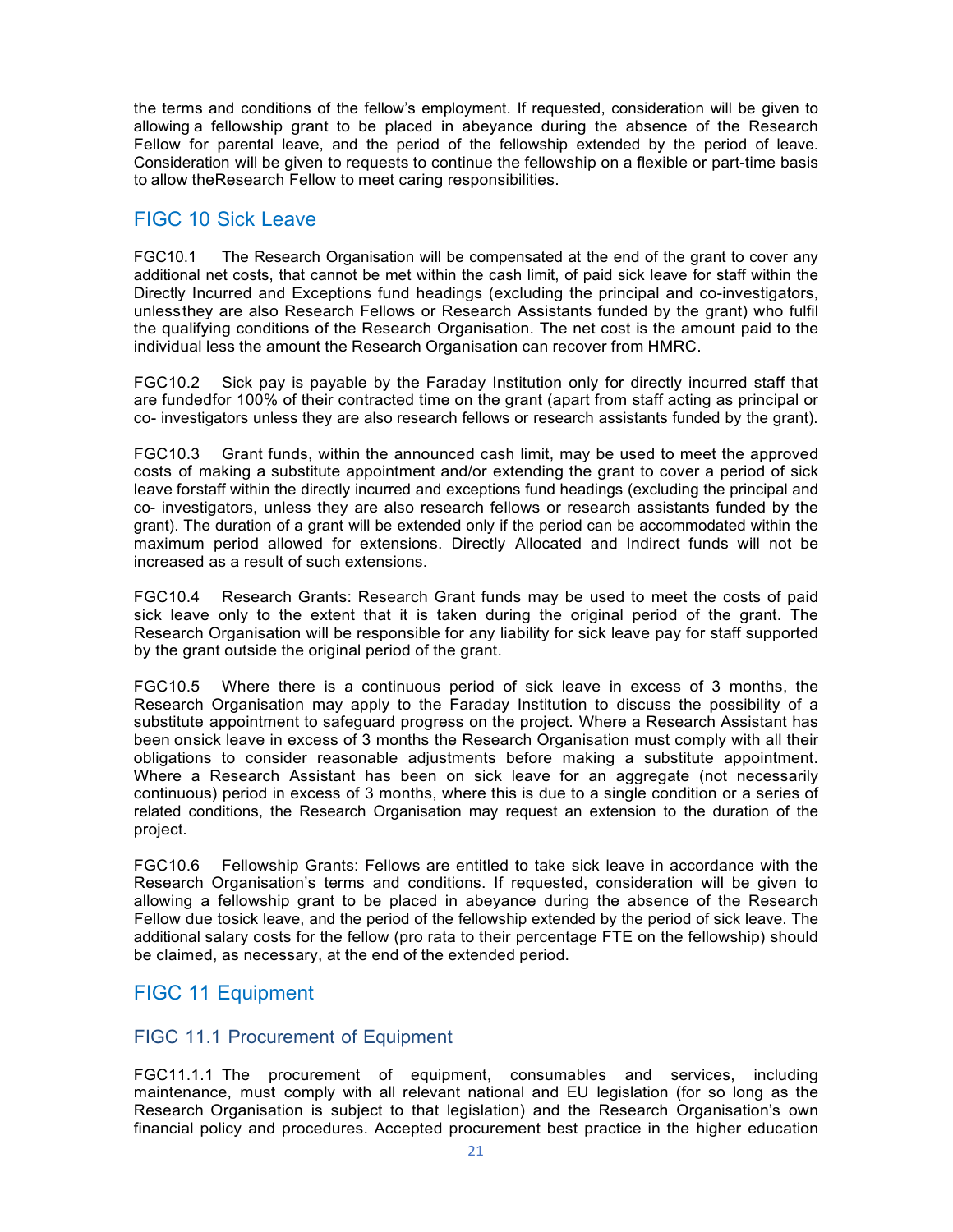sector must be observed. For all equipment and services where the contract value is more than £25,000, excluding VAT, professionally qualified procurement staff must be consulted before the procurement process begins, and, where appropriate, at the market research stage, and must approve the order/contract before it is placed with a supplier.

## <span id="page-13-0"></span>FIGC 11.2 Ownership of Equipment

FGC11.2.1 Equipment purchased from grant funds is primarily for use on the research project for which the research grant was awarded, and belongs to the Research Organisation. In certain circumstances the Faraday Institution may wish to retain ownership throughout the period of the grant and possibly beyond. In such cases, the grant will be subject to an additional condition.

FGC11.2.2 The Faraday Institution must be informed if, during the life of the research grant, the need forthe equipment diminishes substantially or it is not used for the purpose for which it was funded. The Faraday Institution reserves the right to determine the disposal of such equipment and toclaim the proceeds of any sale.

FGC11.2.3 Any proposal to transfer ownership of the equipment is subject to prior approval by the Faraday Institution. After the research project has ended, the Research Organisation is free to use the equipment without reference to the Faraday Institution, but it is nevertheless expected to maintain it for research purposes and to ensure that it is available for use in connection with other Faraday Institution funded research for as long as is practicable.

FGC11.2.4 All equipment charged to the Faraday Institution grant must be tagged with a Faraday Institution label.

## <span id="page-13-1"></span>FIGC 11.3 Use of Equipment

FGC11.3.1 Where there is spare capacity in the use of the equipment, the Faraday Institution expects this to be made available to other organisations carrying out research supported by the FaradayInstitution and to Faraday Institution funded students.

## <span id="page-13-2"></span>FIGC 11.4 Use of Equipment Funds

FGC11.4.1 Any proposal to purchase an item of equipment in the last 6 months of the grant is subject toprior written approval by the Faraday Institution. The Faraday Institution will wish to be assured that the item of equipment is essential to the research.

FGC11.4.2 Equipment funding is ring-fenced and transfers into or out of the equipment headings, whether under Directly Incurred or Exceptions, is not permitted, without approval from the Faraday Institution.

## <span id="page-13-3"></span>FIGC 11.5 Equipment Data

FGC11.5.1 All new equipment purchased over £138,000 (£115,000 ex VAT) using public funding sources must be registered on the national database (http://equipment.data.ac.uk/) to be discoverable and enable greater sharing.

## <span id="page-13-4"></span>FIGC 12 Transfer of a Grant to another Research Organisation

FGC12.1 The Research Organisation must send a request to the Faraday Institution if the Grant Holder intends to transfer to another organisation. If this organisation is eligible to hold grants, and is able to provide a suitable environment to enable the project to be successfully completed, theFaraday Institution may agree that the grant would be transferred with the Grant Holder. Written agreement to this is required from both the relinquishing and receiving organisations.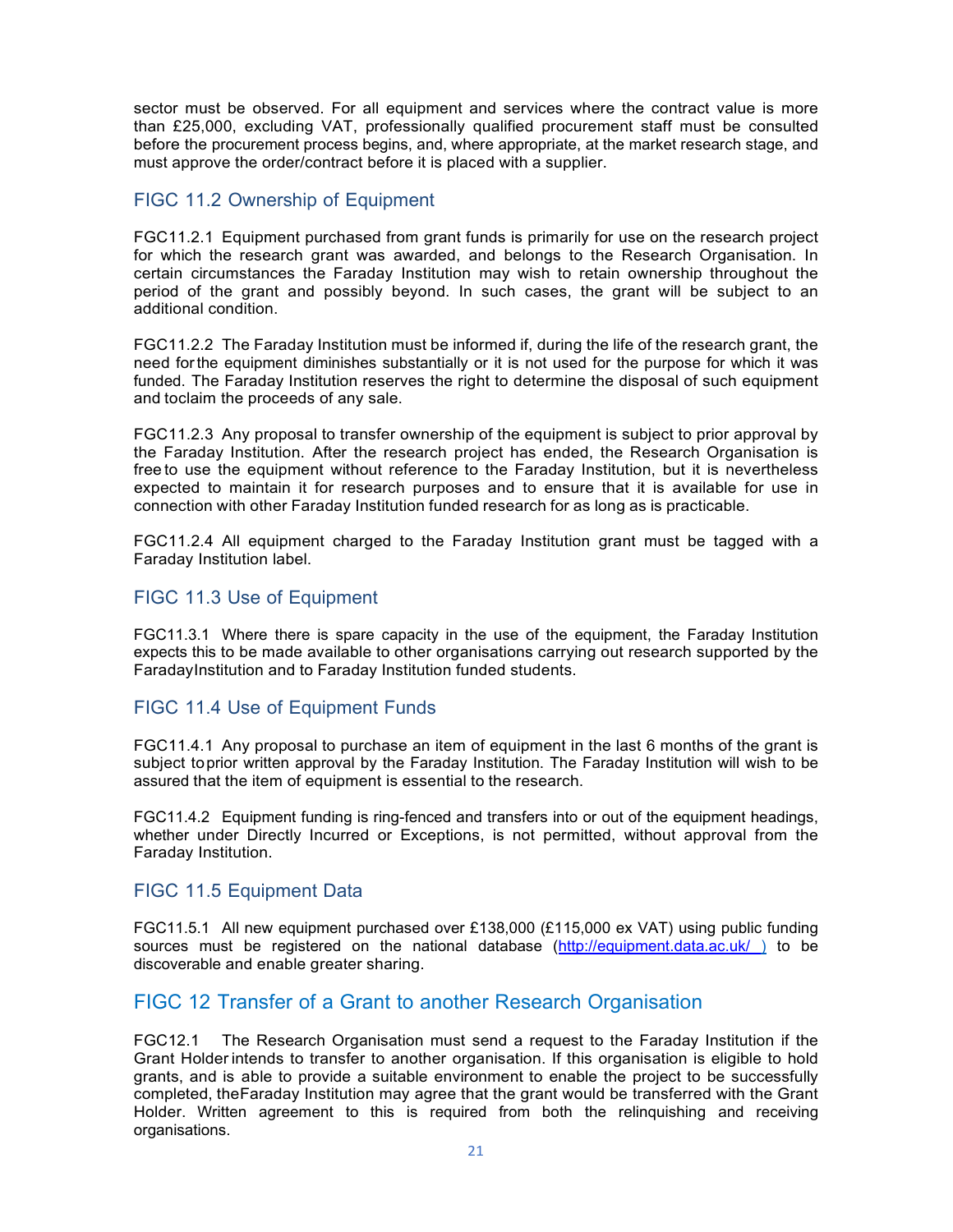FGC12.2 The Faraday Institution will wish to be assured that satisfactory arrangements have been agreed that will enable the project to be undertaken, or to continue, in accordance with its research objectives. If suitable arrangements cannot be agreed, the Faraday Institution will consider withdrawing its support or terminating the grant.

FGC12.3 Where there is a basis for continuing involvement by the relinquishing organisation, agreement should be reached between both organisations on the apportionment of work and the distribution of related funding. Grants will not be re-costed following transfer. The unspent balance of Directly Incurred and Exceptions costs will be transferred to the receiving Research Organisation. In the case of Directly Allocated and Indirect costs, a pro rata share, based on the time elapsed on the grant at the point of transfer, will be transferred to the receiving research organisation. The receiving organisation will be required to confirm, by return of an offer acceptance, that it will provide any additional resources needed to complete the project.

## <span id="page-14-0"></span>FIGC 13 Change of Grant Holder

FGC13.1 Research Grants: The Research Organisation must consult the Faraday Institution if it is proposed to change the Grant Holder, for example, following retirement or resignation. Where the Grant Holder is transferring to another organisation eligible to hold a grant, the provisionsof FIGC 12 Transfer of a Grant to another Research Organisation will apply. In other circumstances, The Research Organisation may propose a replacement Grant Holder. The Faraday Institution will wish to be assured that the replacement meets the eligibility criteria and has the expertise and experience to lead the project to a successful conclusion, in accordance with its research objectives.

FGC13.2 Fellowship Grants: A fellowship grant is awarded on the basis of a named individual's suitability to undertake and benefit from the period of research therefore changes to the Grant Holder are not permitted. The resignation of the Research Fellow, or the termination of theiremployment, constitutes the end of the grant for the purpose of submitting a final report andthe Council's financial liabilities.

## <span id="page-14-1"></span>FIGC 14 Annual Statement

FGC14.1 The Research Organisation may be sent a statement to return each year showing payments made by the Faraday Institution during the previous financial year for all the grants it holds.Where a statement is required, the Research Organisation must certify, by returning the statement, that:

- Expenditure has been incurred in accordance with the grant conditions, and
- Those grants shown as current are continuing.

FGC14.2 No further payments will be made until the annual statement has been received and accepted by the Faraday Institution.

FGC14.3 An Annual statement, confirming the RO has complied with Faraday Institution Terms and Conditions and has informed the Faraday Institution of any fraudulent activity, should be submitted within 6 weeks after 31<sup>st</sup> March each year.

## <span id="page-14-2"></span>FIGC 15 Expenditure Statements

FGC15.1 The Research Organisation is accountable for funds dispersed and must complete and return and expenditure statement at the frequency requested by the Faraday Institution. In addition, a final expenditure statement must be completed within 3 months of the end date of a grant. If it is not returned within this time then the terms stated in FGC 18.2 Organisation Sanctions will apply. Once an expenditure statement has been received and the expenditure incurred has been reconciled against payments made, it will be considered as final. Any unspent funds will be recovered.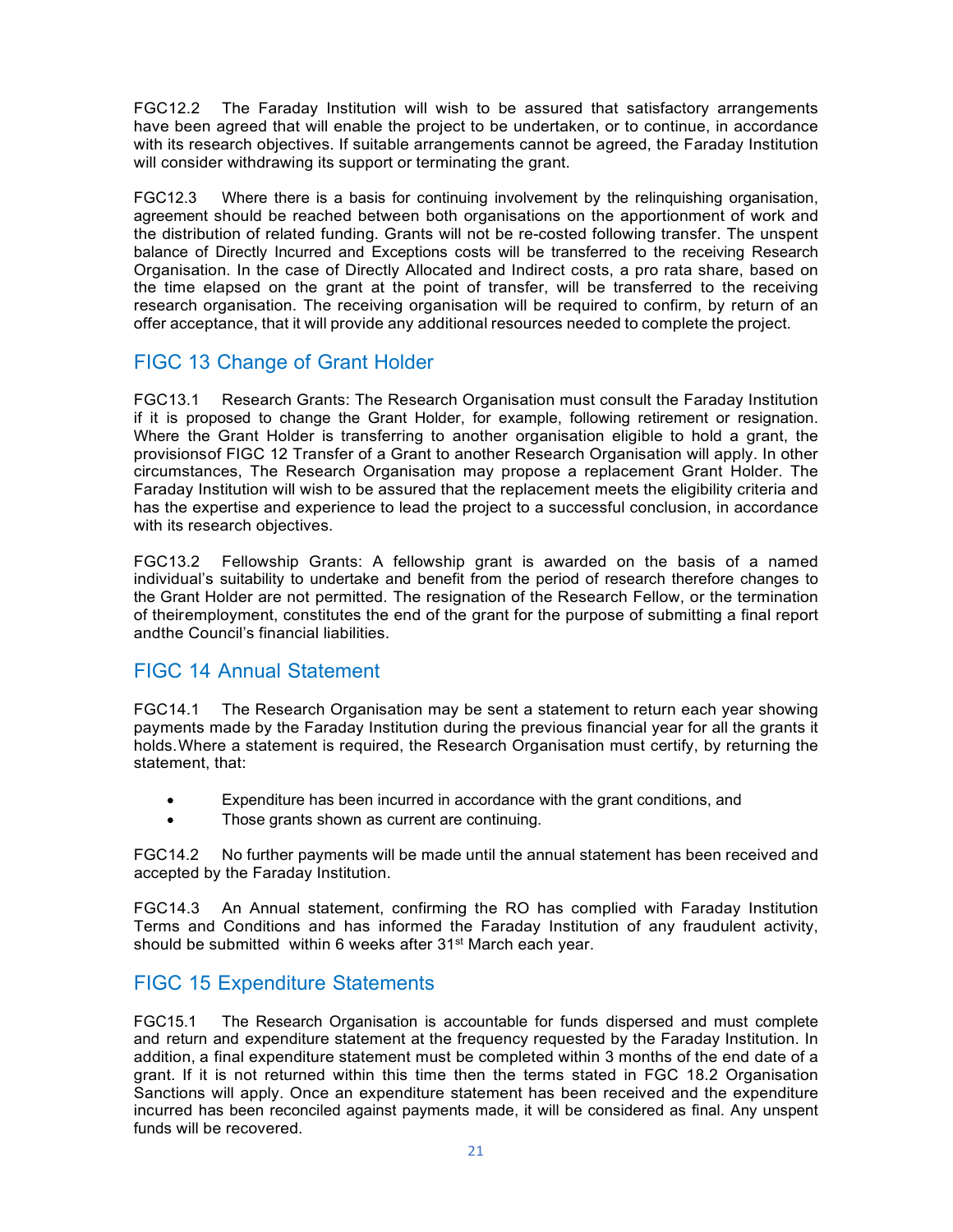FGC15.2 Expenditure shown in the Directly Incurred and Exceptions headings must show the actual expenditure incurred by the project. Settlement by the Faraday Institution will reflect the proportion of fEC stated in the award letter applied to actual expenditure, within the cash limit.

FGC15.3 For the Directly Allocated and Indirect Costs headings, the Faraday Institution will pay the amount shown as spent, within the cash limit, provided that the grant ran its full course. Where a grant is terminated before the planned end date, a pro rata share will be paid.

FGC15.4 Costs arising from parental or sick leave should be identified in the Absence heading of thestatement.

FGC15.5 The Faraday Institution reserves the right to require the Research Organisation to completeand submit a statement of expenditure at any time during the course of a grant, or to providesupplementary information in support of an interim or final expenditure statement.

## <span id="page-15-0"></span>FIGC 16 Disclosure and Inspection

FGC16.1 The Faraday Institution reserves the right to have reasonable access to inspect the records and financial procedures associated with grants or to appoint any other body or individual for the purpose of such inspection. This includes expenditure by Third Parties. The Faraday Institution shall be entitled to request and/or have access to any financial records and reports that are deemed appropriate to demonstrate the regularity and propriety of expenditure, including but not limited to:

- Annual report & accounts
- External audit management letter
- ISA260 Communication with those charged with governance
- Related internal audit reports

FGC16.2 The Research Organisation must report to the Faraday Institution:

- Any investigations (and their outcomes) into research misconduct associated with the grant within one month of deciding to undertake a formal investigation and subsequently notify Us of the findings and any actions taken as described in the Policy on the Governance of Good Research Practice: [www.ukri.org/publications/ukri-policy](http://www.ukri.org/publications/ukri-policy-on-the-governance-of-good-research-practice/)[on-the-governance-of-good-research-practice/;](http://www.ukri.org/publications/ukri-policy-on-the-governance-of-good-research-practice/) and on request provide information on:
	- $\circ$  its management of research integrity and ethics as described in the above policy;
	- o details of any retractions or withdrawal of submissions/publications
	- $\circ$  any allegations, proven or not, of any cases of fraud or attempted fraud and any other complaint or investigation into dishonesty, fraudulent activities or business misconduct, by any regulatory body or the police in Your activities or those of Your staff as soon as this becomes known to You. It is a requirement that any instances of Fraud or attempted Fraud relating to funding received by You from Us, should be reported to FundingAssurance@ukri.org

FGC16.3 The Research Organisation must, if required by the Faraday Institution, provide a statement of account for the grant, independently examined by an auditor who is a member of a recognised professional body, certifying that the expenditure has been incurred in accordance with the research grant terms and conditions.

FGC16.4 The Faraday Institution will undertake periodic reviews of Research Organisations to seek assurance that grants are managed in accordance with the terms and conditions under which they are awarded.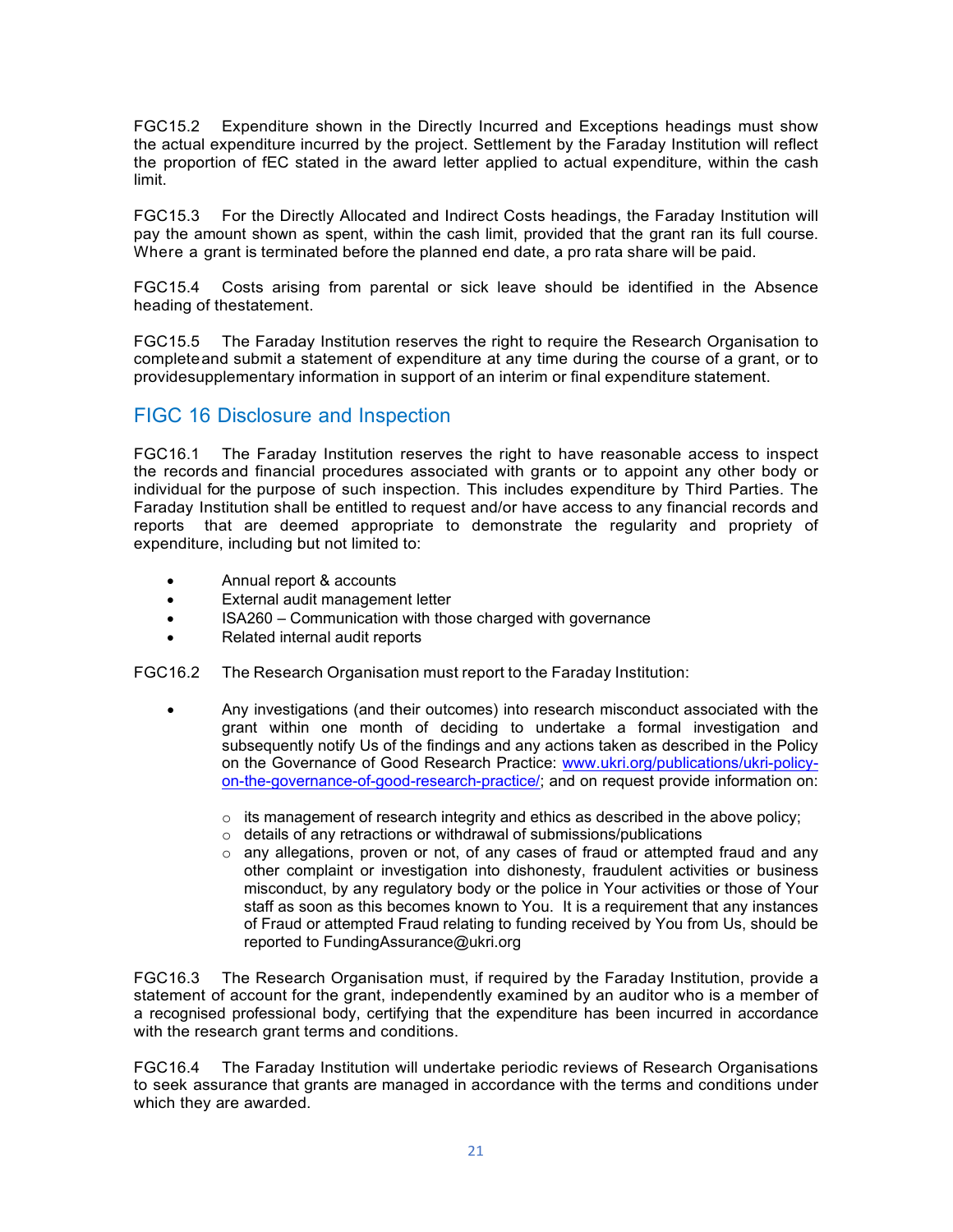## <span id="page-16-0"></span>FIGC 17 Reporting on the conduct and results of research

FGC17.1 The Faraday Institution may use an online system to collect information during the lifetime of the grant and for some years afterwards on the outputs and outcomes of research, and provide guidance on the timing and scope of reporting that is required. The Research Organisation must ensure that the system is used in accordance with the guidance provided.

FGC17.2 The Faraday Institution may require a separate final report on the conduct and outcome of the project. If so, it must be submitted by the Research Organisation within three months of the end of the grant, on the form provided. No further application from a Grant Holder will be considered while a final report is overdue.

## <span id="page-16-1"></span>FIGC 18 Sanctions

The Faraday Institution reserves the right to impose financial sanctions and/or additional measures where it identifies areas of non-compliance with these terms and conditions of grant.

#### <span id="page-16-2"></span>FIGC 18.1 Contact Sanctions

FGC18.1.1 If outputs and outcomes are not reported as directed the Faraday Institution will not considerfurther proposals where the grant holder is named as the Principal or Co Investigator. In addition, the Faraday Institution will suspend payments for the associated grant.

#### <span id="page-16-3"></span>FIGC 18.2 Organisation Sanctions

FGC18.2.1 If the final report or the financial expenditure statement is not received within 3 months of the end date of the grant, the Faraday Institution will recover 20% of expenditure incurred on the grant. All payments will be recovered if the report or statement is not received within six months of the end of the grant. Research Organisations may appeal against a sanction to the Board of the Faraday Institution but must do so within 60 days of the pay run in which the sanction was imposed.

FGC18.2.2 The Faraday Institution shall be entitled to suspend payments or recover funds on grants in the event that the Research Organisation does not comply with the terms and conditions ofgrant.

FGC18.2.3 In relation to the current Quality Assurance and validation project for TRAC implementation inuniversities, the Faraday Institution reserves the right to apply sanctions of 75% of the non- compliant rate where an institution is found to be using rates which are materially inaccurate(>10% variance on any single rate). These sanctions would only apply to future applicationsalthough the Faraday Institution may exercise a higher sanction where there has been evidence of significant overpayments to research organisation based on inaccurate rates.

## <span id="page-16-4"></span>FIGC 19 Public Engagement

FGC19.1 It is the responsibility of the Research Organisation and the Grant Holder and Co-Investigators to communicate the research to the public at both local and national level, and to raise awareness of the role of science and research in any related issues of public interest.

## <span id="page-16-5"></span>FIGC 20 Exploitation and Impact

FGC20.1 It is the responsibility of the Research Organisation, and all engaged in the research, to makeevery reasonable effort to ensure that the intellectual assets obtained in the course of the research, whether protected by intellectual property rights or not, are used to the benefit of society and the economy.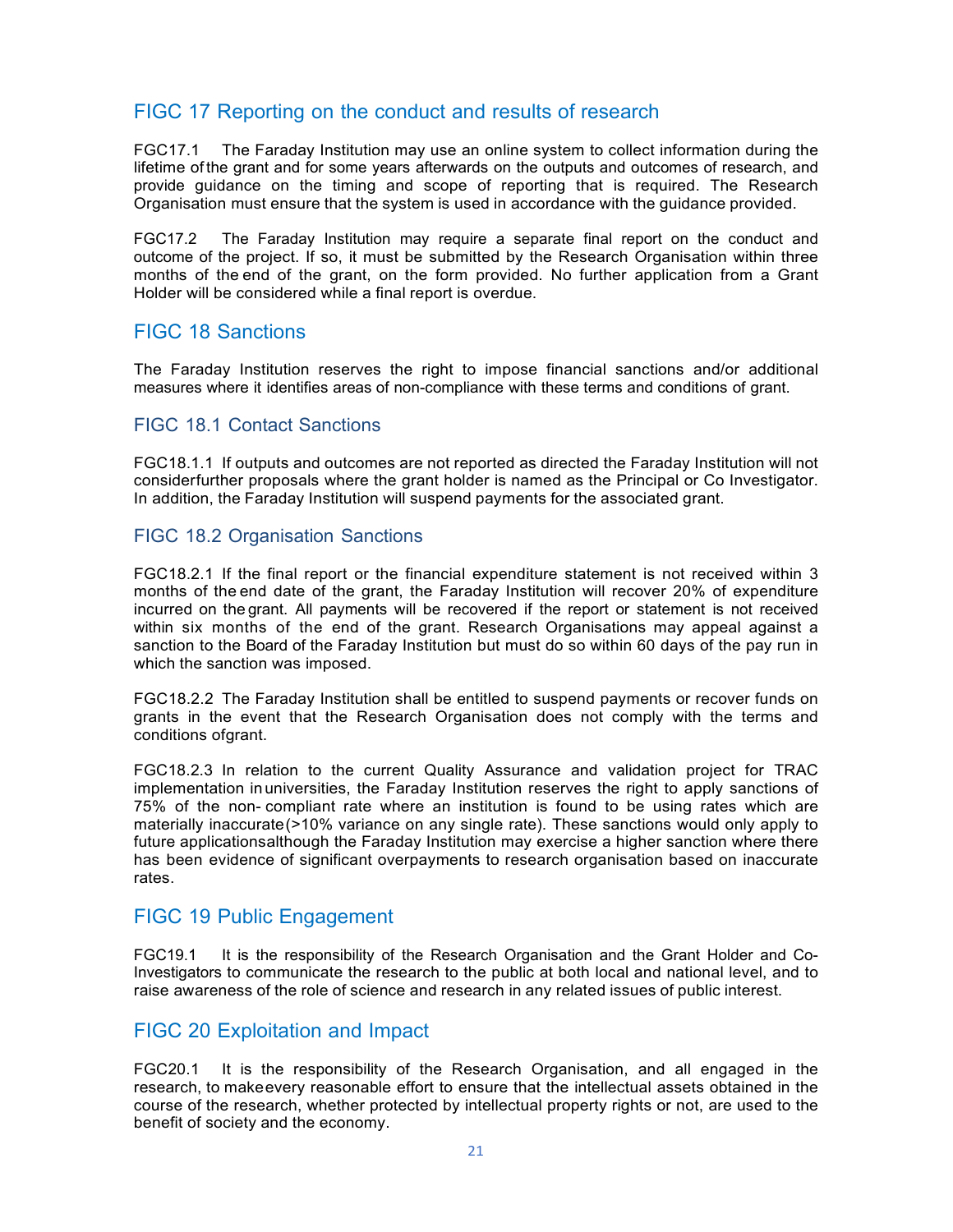FGC20.2 Research outcomes should be disseminated to both research and more widespread audiences, for example to inform potential users and beneficiaries of the research.

FGC20.3 Unless stated otherwise, the ownership of all intellectual assets, including intellectual property, and responsibility for their application, rests with the organisation that generates them.

FGC20.4 Where the grant is associated with more than one research organisation and/or other project partners, the basis of collaboration between the organisations, including ownership of intellectual property and rights to exploitation, is expected to be set out in a formal collaboration agreement. It is the responsibility of the Research Organisation to put such anagreement in place before the research begins. The terms of collaboration agreements mustnot conflict with the Faraday Institutions' terms and conditions.

FGC20.5 Arrangements for collaboration and/or exploitation must not prevent the future progression ofresearch and the dissemination of research results in accordance with academic custom and practice. A temporary delay in publication is acceptable in order to allow commercial and collaborative arrangements to be established.

FGC20.6 The Faraday Institution may, in individual cases, reserve the right to retain ownership of intellectual assets, including intellectual property (or assign it to a third party under an exploitation agreement) and to arrange for it to be exploited for the national benefit and that of the Research Organisation involved. This right, if exercised, will be set out in an additional grant condition.

FGC20.7 There should be suitable recognition and reward to researchers who undertake activities that deliver benefit through the application of research outcomes. The Research Organisation must ensure that all those associated with the research are aware of, and accept, these arrangements.

## <span id="page-17-0"></span>FIGC 21 Research Monitoring and Evaluation

FGC21.1 While it is the responsibility of the Research Organisation to manage the research, the Faraday Institution reserves the right to call for periodic information on progress or to visit theproject team. The Grant Holder may also be asked to attend meetings to exchange information and ideas with others undertaking research in the same or similar fields.

FGC21.2 The Grant Holder must make all reasonable efforts, if so invited, to respond to requests for information or to attend events or activities organised by the Faraday Institution concerning the research undertaken. Such events may be held after a grant has finished.

## <span id="page-17-1"></span>FIGC 22 Publication and Acknowledgement of Support

FGC22.1 The Grant Holder should, subject to the procedures laid down by the Research Organisation,publish the results of the research in accordance with normal academic practice.

FGC22.2 Publications and other forms of media communication, including media appearances, press releases and conferences, must acknowledge the support received from the Faraday Institution quoting the grant reference number if appropriate. Journal publications should acknowledge the funding source using the standard format agreed by funders and publishers and detailed in the procedures as defined within 'Publishing Papers on Research Funded by the Faraday Institution' available from the Faraday Institution website (link: [https://www.faraday.ac.uk/wp-](https://www.faraday.ac.uk/wp-content/uploads/2022/04/Publishing_Papers_on_Research_funded_by_the_Faraday_Institution_FINAL.pdf)

[content/uploads/2022/04/Publishing\\_Papers\\_on\\_Research\\_funded\\_by\\_the\\_Faraday\\_Institution\\_FI](https://www.faraday.ac.uk/wp-content/uploads/2022/04/Publishing_Papers_on_Research_funded_by_the_Faraday_Institution_FINAL.pdf) [NAL.pdf](https://www.faraday.ac.uk/wp-content/uploads/2022/04/Publishing_Papers_on_Research_funded_by_the_Faraday_Institution_FINAL.pdf)

FGC22.3 All draft papers must be sent to the Faraday Institution before the publication process, or a third party, is engaged.